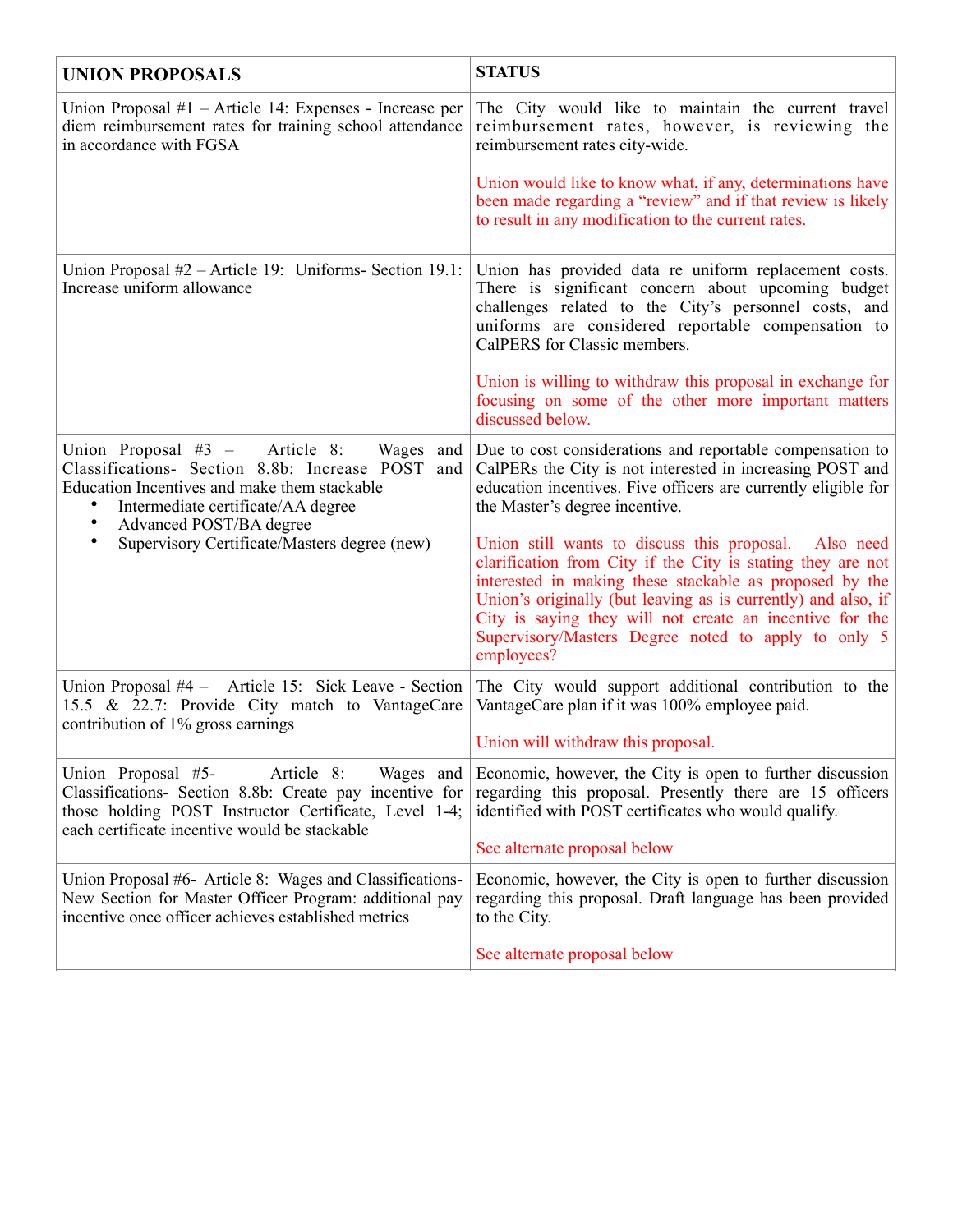| Alternate proposal in place of $#5$ and $#6$                                                                                                                              | Union would like to suggest modifying proposals #5 and<br>#6. These proposals were seeking to find a method of<br>additional compensation for the membership other than<br>simply a base salary increase. Union suggests that in place<br>of these proposals that the City instead pay any officer who<br>holds a specialty assignment (motors, K9 etc.) a 2.5%<br>specialty incentive. Officers would be eligible to receive a<br>maximum of 2 such incentives provided they concurrently<br>were working two qualifying specialty assignments. These<br>two incentives would be stackable for a maximum of 5%<br>and any further specialty assignments $(3+)$ would not apply. |
|---------------------------------------------------------------------------------------------------------------------------------------------------------------------------|----------------------------------------------------------------------------------------------------------------------------------------------------------------------------------------------------------------------------------------------------------------------------------------------------------------------------------------------------------------------------------------------------------------------------------------------------------------------------------------------------------------------------------------------------------------------------------------------------------------------------------------------------------------------------------|
|                                                                                                                                                                           | Union recognizes this is economic but it will not apply to<br>every member and only those members who are adding<br>value to the department by holding speciality assignments<br>would qualify.<br>Union believes that in order for the<br>membership to ever ratify an agreement in which they are<br>taking an immediate 3% pay cut that some attainable<br>compensation increase has to be part of the deal.                                                                                                                                                                                                                                                                  |
|                                                                                                                                                                           | Union is open to discussing a phase-in where during year<br>one of the contract only the first 2.5% incentive would<br>apply and the second stackable 2.5% incentive (for those<br>who qualify) would not take effect until year 2.                                                                                                                                                                                                                                                                                                                                                                                                                                              |
| Union Proposal #7- Exhibits A-1, A-2 and A-3: Clarify<br>accurate Step 1 on the pay schedule; consider dropping<br>Step 8 for Court Officer, Investigations, and Corporal | The City confirmed Step 1 is accurate based on the 2011<br>negotiated MOU with RPOA. The City is agreeable to<br>dropping Step 8 for the Corporal position. Research shared<br>with RPOA on 7-13-17 did not support justification for<br>dropping Step 8 for the two additional classifications.                                                                                                                                                                                                                                                                                                                                                                                 |
|                                                                                                                                                                           | Union agrees to city proposal and will sign a T/A.                                                                                                                                                                                                                                                                                                                                                                                                                                                                                                                                                                                                                               |
| Union Proposal #8-<br>Fitness Pay Incentive: provide<br>compensation, or additional vacation or comp time for<br>maintaining fitness levels                               | Economic, however, the City is open to further discussion<br>regarding this proposal.                                                                                                                                                                                                                                                                                                                                                                                                                                                                                                                                                                                            |
|                                                                                                                                                                           | Union wants to still explore this option by compensate<br>employees alternatively with vacation or comp time or<br>some other one-time financial bonus/gift card etc., that is<br>not PERS-able.                                                                                                                                                                                                                                                                                                                                                                                                                                                                                 |
| Article 17: Holidays: Reinstate<br>Union Proposal #9-<br>holiday compensation                                                                                             | Option to restore 110 holiday hours with commensurate<br>5.3% reduction in pay or status quo.                                                                                                                                                                                                                                                                                                                                                                                                                                                                                                                                                                                    |
|                                                                                                                                                                           | Union will withdraw this proposal                                                                                                                                                                                                                                                                                                                                                                                                                                                                                                                                                                                                                                                |
| Article 18: Vacation - Increase<br>Union Proposal $#10-$<br>vacation accrual, or institute an annual personal leave<br>bank in addition to regular leave accruals         | Maintain current practice for consistency throughout City.<br>The proposal has cost implications to the City.                                                                                                                                                                                                                                                                                                                                                                                                                                                                                                                                                                    |
|                                                                                                                                                                           | Union will withdraw this proposal                                                                                                                                                                                                                                                                                                                                                                                                                                                                                                                                                                                                                                                |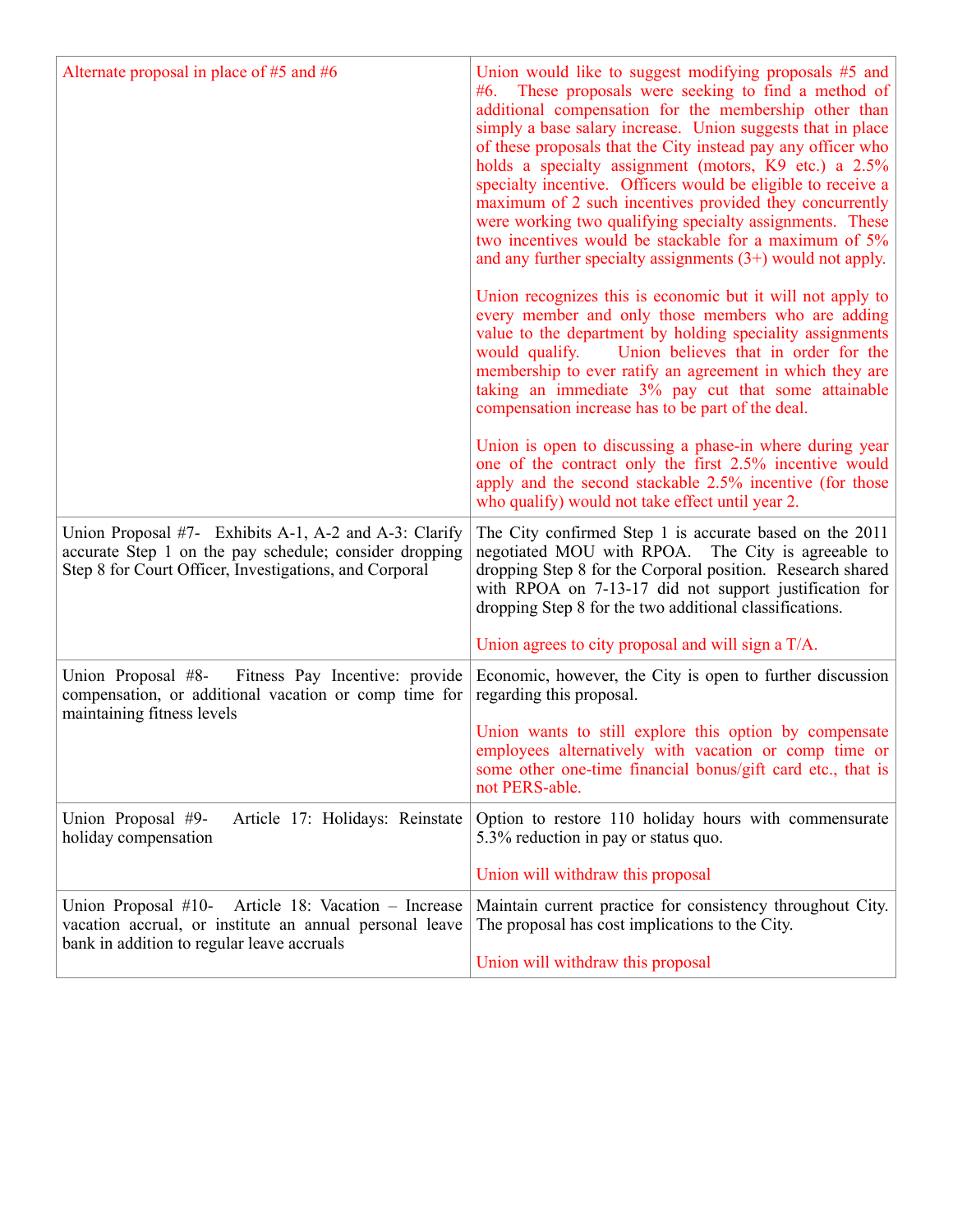| Union Proposal #11- Base pay rate increase with a longer<br>contract with economic triggers | The City is concerned over the ability to provide a balanced<br>10 year financial plan. In an effort to achieve financial<br>stability moving forward, it is projected that RPOA's<br>portion of savings will need to be approximately \$391,000<br>annually.                                                                                                                                                                                                                                                                                                                                                                                                                                                                                                                                                                                                                                                                                                  |
|---------------------------------------------------------------------------------------------|----------------------------------------------------------------------------------------------------------------------------------------------------------------------------------------------------------------------------------------------------------------------------------------------------------------------------------------------------------------------------------------------------------------------------------------------------------------------------------------------------------------------------------------------------------------------------------------------------------------------------------------------------------------------------------------------------------------------------------------------------------------------------------------------------------------------------------------------------------------------------------------------------------------------------------------------------------------|
|                                                                                             | The City desires a longer term contract (4-5 years).                                                                                                                                                                                                                                                                                                                                                                                                                                                                                                                                                                                                                                                                                                                                                                                                                                                                                                           |
|                                                                                             | Union is interested in a 3 year contract.                                                                                                                                                                                                                                                                                                                                                                                                                                                                                                                                                                                                                                                                                                                                                                                                                                                                                                                      |
|                                                                                             | Zero percent wage increases during the term of the contract.                                                                                                                                                                                                                                                                                                                                                                                                                                                                                                                                                                                                                                                                                                                                                                                                                                                                                                   |
|                                                                                             | Union is agreeable to this as it pertains to base<br>compensation.                                                                                                                                                                                                                                                                                                                                                                                                                                                                                                                                                                                                                                                                                                                                                                                                                                                                                             |
|                                                                                             | For those eligible, step movement would be frozen for two<br>years.                                                                                                                                                                                                                                                                                                                                                                                                                                                                                                                                                                                                                                                                                                                                                                                                                                                                                            |
|                                                                                             | Union does not agree to this proposal. Fiscal savings to the<br>city is relatively minimal in the grand scheme of things but<br>conversely the impact to the current and future employees,<br>both fiscally and on a morale basis is substantial. We have<br>concerns about both the recruitment and retention<br>implications, particularly in a time when failure by the city<br>to prioritize public safety is a major concern of the citizens.                                                                                                                                                                                                                                                                                                                                                                                                                                                                                                             |
|                                                                                             | Additionally, the City desires to change the steps on the<br>salary schedule going forward to a value of 2.5% for each<br>step rather than 5%, and double the amount of steps.                                                                                                                                                                                                                                                                                                                                                                                                                                                                                                                                                                                                                                                                                                                                                                                 |
|                                                                                             | Union does not agree to this proposal for same reasons as<br>prior comment.                                                                                                                                                                                                                                                                                                                                                                                                                                                                                                                                                                                                                                                                                                                                                                                                                                                                                    |
|                                                                                             | The City is interested in developing a revenue sharing<br>formula, based on end of fiscal year audited revenue<br>amounts. In the event that actual Property Tax and Sales<br>Tax revenues exceed the adopted budgeted Property Tax<br>and Sales Tax revenues contained in the Biennial Budget by<br>an amount to be determined, the City will allocate the<br>excess revenues to bargaining unit full time employees on a<br>proportionate basis. The lump sum payment will be made<br>prospectively, no sooner than March 2019 for contracts<br>agreed to by FY 2017-18 and each year thereafter for multi-<br>year contracts. The payment will not be reportable to<br>CalPERS. The Revenue Sharing Agreement is for the term<br>of the contract. The actual revenues to be used in the<br>Revenue Sharing Agreement will be Property Tax and Sales<br>Tax Revenues. No other revenue sources, including any<br>new taxes, will be included in the formula. |
|                                                                                             | Rather than worry about revenue sharing we would prefer<br>to agree to more straightforward terms that can be identified<br>and agreed to in an existing contract (i.e. we pay 3% more<br>in PERS and the City agrees to certain incentives as<br>outlined above).                                                                                                                                                                                                                                                                                                                                                                                                                                                                                                                                                                                                                                                                                             |
|                                                                                             | Further, the City is willing to add re-opener language into<br>the contract if there are unexpected year over year increases<br>(or decreases) in revenues.                                                                                                                                                                                                                                                                                                                                                                                                                                                                                                                                                                                                                                                                                                                                                                                                    |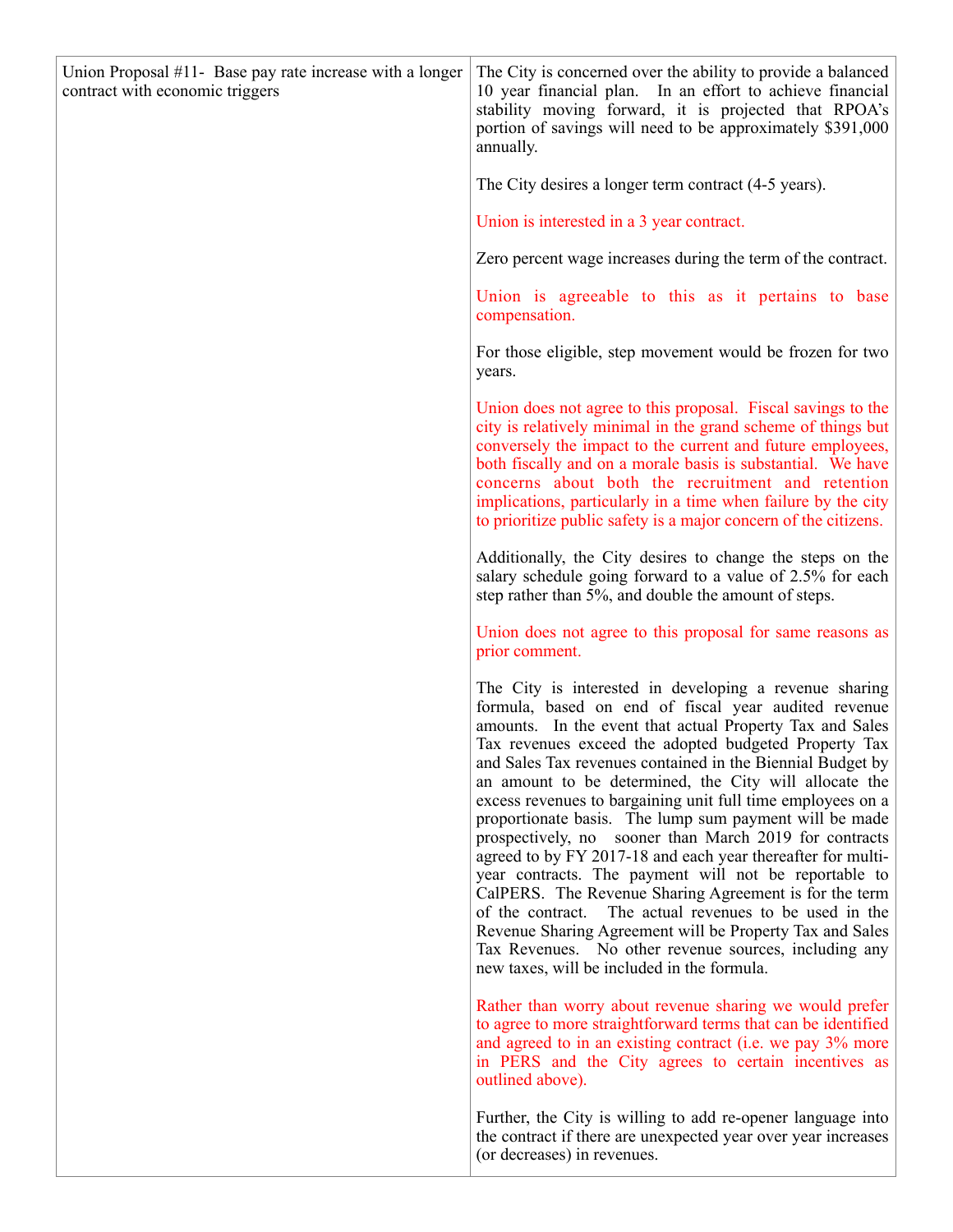| Union Proposal #12-<br>Classifications – Establish longevity pay                                                                                                                                                            | Article 8: Wages and Due to cost considerations, the City is not interested in<br>longevity pay.                                                                                                                                                                                                     |
|-----------------------------------------------------------------------------------------------------------------------------------------------------------------------------------------------------------------------------|------------------------------------------------------------------------------------------------------------------------------------------------------------------------------------------------------------------------------------------------------------------------------------------------------|
|                                                                                                                                                                                                                             | Union is willing to withdraw.                                                                                                                                                                                                                                                                        |
| Union Proposal #13- Article 9: Hours and Overtime –                                                                                                                                                                         | The City is reviewing this proposal.                                                                                                                                                                                                                                                                 |
| Establish 5% pay incentive for K-9 Officers rather than<br>overtime rate currently provided                                                                                                                                 | This was initially the city's suggestion of how to cure the<br>complications that arose with the application of K9<br>specialty pay. This would however be absorbed by our<br>modified approach to the pay incentives discussed above<br>and would not need to be dealt with on a stand-alone basis. |
| Union Proposal #14- Article 1: Preamble, Section 1.8 –<br>Create a 10 - 12 schedule (6-22-16 side letter)                                                                                                                   | The City is currently developing a city-wide alternative<br>work schedule policy.                                                                                                                                                                                                                    |
|                                                                                                                                                                                                                             | We just received this via email and will review.                                                                                                                                                                                                                                                     |
| Union Proposal #15-<br>Article 8:<br>Wages and<br>Classifications, Section 8.3(b)- define "extended<br>absence" to clearly outline when Police Corporal is<br>eligible for 5% upgrade while covering for Police<br>Sergeant | See City Counter Proposal language to Union Proposal #15.<br>Union suggests defining an extended absence as one week<br>or four $(4)$ 10 hour shifts; or three $(3)$ 12.5 hour shifts.<br>Union agrees with the draft language provided at last<br>meeting and will sign a T/A.                      |
|                                                                                                                                                                                                                             |                                                                                                                                                                                                                                                                                                      |
| Union Proposal #16 - Article 8: Wages and<br>Classifications, Section 8.5: clarify meaning of section                                                                                                                       | $T/A - 7/13/17$                                                                                                                                                                                                                                                                                      |
| Union Proposal $#17$ – Article 9: Hours and Overtime,<br>section 9.3(b) – remove mandatory shift rotation language<br>(side letters $2-22-12$ and $5-25-14$ )                                                               | Maintain MOU language regarding mandatory shift<br>rotation.<br>The City does find benefit with having shifts<br>rotated periodically.                                                                                                                                                               |
|                                                                                                                                                                                                                             | Union will withdraw this proposal.                                                                                                                                                                                                                                                                   |
| Union Proposal #18 - Article 9: Hours and Overtime,<br>section $9.9(a)$ – new language to permit an Investigator to<br>flex work schedule during a holiday week                                                             | See City Counter Proposal language to Union Proposal #18.<br>Management will determine work schedule based on work<br>load.                                                                                                                                                                          |
|                                                                                                                                                                                                                             | Union agrees with the draft language provided at last<br>meeting and will sign a T/A.                                                                                                                                                                                                                |
| Union Proposal #19 Article 17: Holidays – clarify how<br>holidays apply to shift and non-shift employees                                                                                                                    | See City Proposal #4                                                                                                                                                                                                                                                                                 |
| Union Proposal #20 Article 18: Vacations, section 18.1 -<br>Eliminate one-time vacation bank language                                                                                                                       | $T/A$ 6-14-17                                                                                                                                                                                                                                                                                        |
| Union Proposal #21 Article 18: Vacations, section 18.1(b)<br>- Eliminate duplicative signature page, remove track<br>changes                                                                                                | $T/A$ 6-14-17                                                                                                                                                                                                                                                                                        |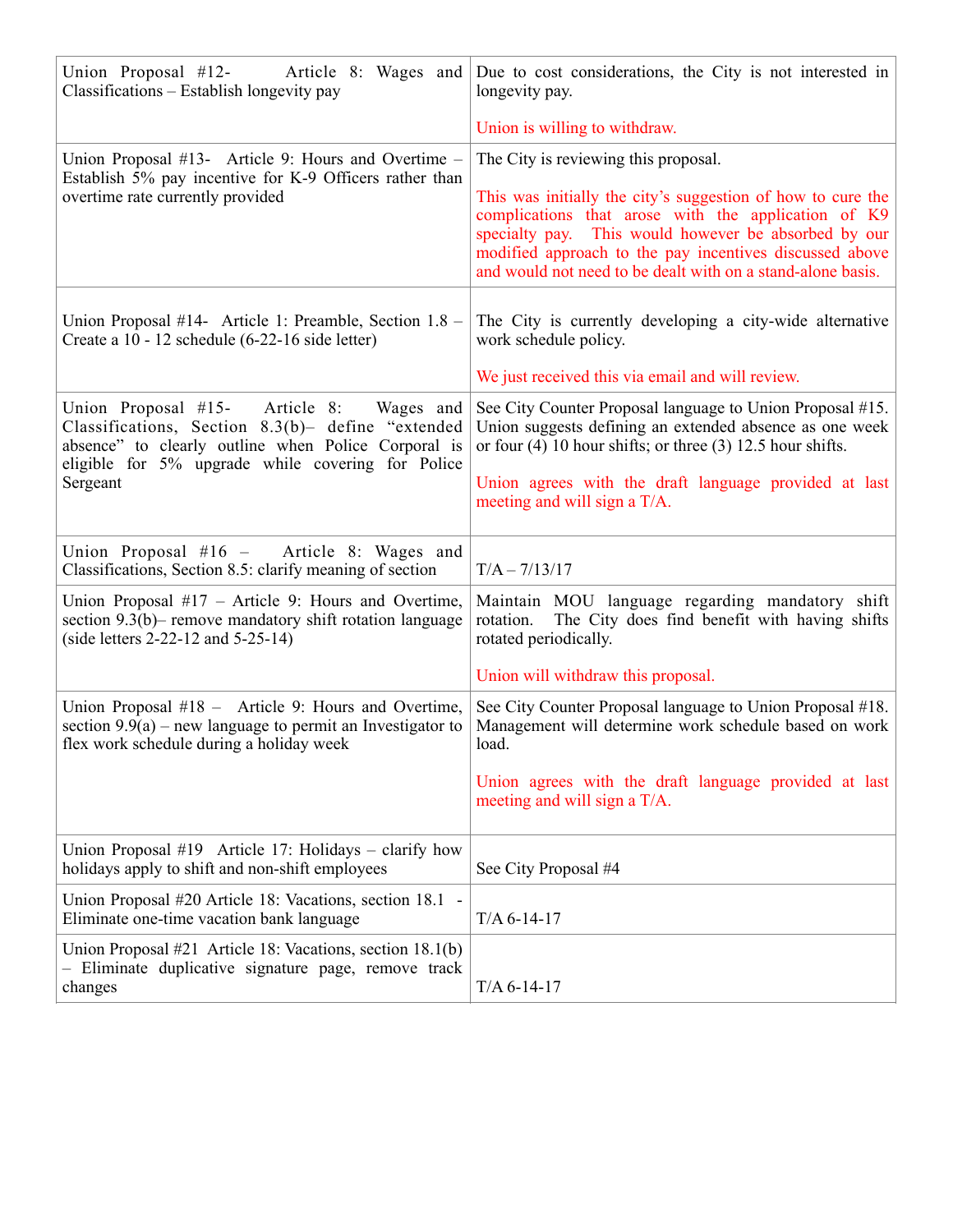|                                       | The City desires a longer term contract (4-5 years).                                                                                                                                                                                                                                                                                                                                                             |
|---------------------------------------|------------------------------------------------------------------------------------------------------------------------------------------------------------------------------------------------------------------------------------------------------------------------------------------------------------------------------------------------------------------------------------------------------------------|
|                                       | Union desires 3 year contract. This will provide some<br>stability for the membership and will also cover the time<br>period during which the phase-in for the discount rate<br>reduction from PERS is taking effect. Will permit both<br>sides to evaluate actual economic growth or recession and<br>see if the City is able to explore other revenue sources to<br>help curb the fiscal shortfalls projected. |
| Union Proposal #23 Length of contract |                                                                                                                                                                                                                                                                                                                                                                                                                  |

## **~ CONFIDENTIAL ~ RPOA NEGOTIATIONS PROPOSAL STATUS Status as of August 22, 2017**

## **1% = 120,590**

| <b>CITY PROPOSALS</b>                                                                                                                                                                                                                                                                                                                                                                                                                                                                                                                                                                                         | <b>STATUS</b>                                                                                                                                                                                                                                                |
|---------------------------------------------------------------------------------------------------------------------------------------------------------------------------------------------------------------------------------------------------------------------------------------------------------------------------------------------------------------------------------------------------------------------------------------------------------------------------------------------------------------------------------------------------------------------------------------------------------------|--------------------------------------------------------------------------------------------------------------------------------------------------------------------------------------------------------------------------------------------------------------|
| City Proposal $#1$ – Side letters                                                                                                                                                                                                                                                                                                                                                                                                                                                                                                                                                                             |                                                                                                                                                                                                                                                              |
| City Proposal #2 – Article 1.2 Preamble: language<br>updates for protected classes and status                                                                                                                                                                                                                                                                                                                                                                                                                                                                                                                 | $T/A$ 6-14-17                                                                                                                                                                                                                                                |
| City Proposal #4– Article 17 Holidays: non-shift<br>employee definition                                                                                                                                                                                                                                                                                                                                                                                                                                                                                                                                       |                                                                                                                                                                                                                                                              |
| City Proposal $#5$ – Article 19 Uniforms: new hire uniform<br>reimbursement allowance for new hires to be provided<br>upon initial appointment                                                                                                                                                                                                                                                                                                                                                                                                                                                                |                                                                                                                                                                                                                                                              |
| City Proposal $#6$ – Article 22 Group Health and Welfare<br>Benefit Program: Group health language clean up; discuss<br>additional changes to group health plan; change of health<br>premium contribution to 20% of Base Group Health Plan.<br>Add an account based group health plan (medical and<br>prescription only) as an additional lower cost option. City<br>will contribute an amount to the ABHP for the employee,<br>up to, but not to exceed the dollar amount contributed<br>toward the Base Group Health Plan; eliminating retiree<br>health plan participation for new hires, upon retirement. | The union is not interested in this agreement and would<br>prefer to keep the status quo at this time. Agreeing to<br>percentage increase across the board is too speculative of a<br>potentially increasing negative financial impact to the<br>membership. |